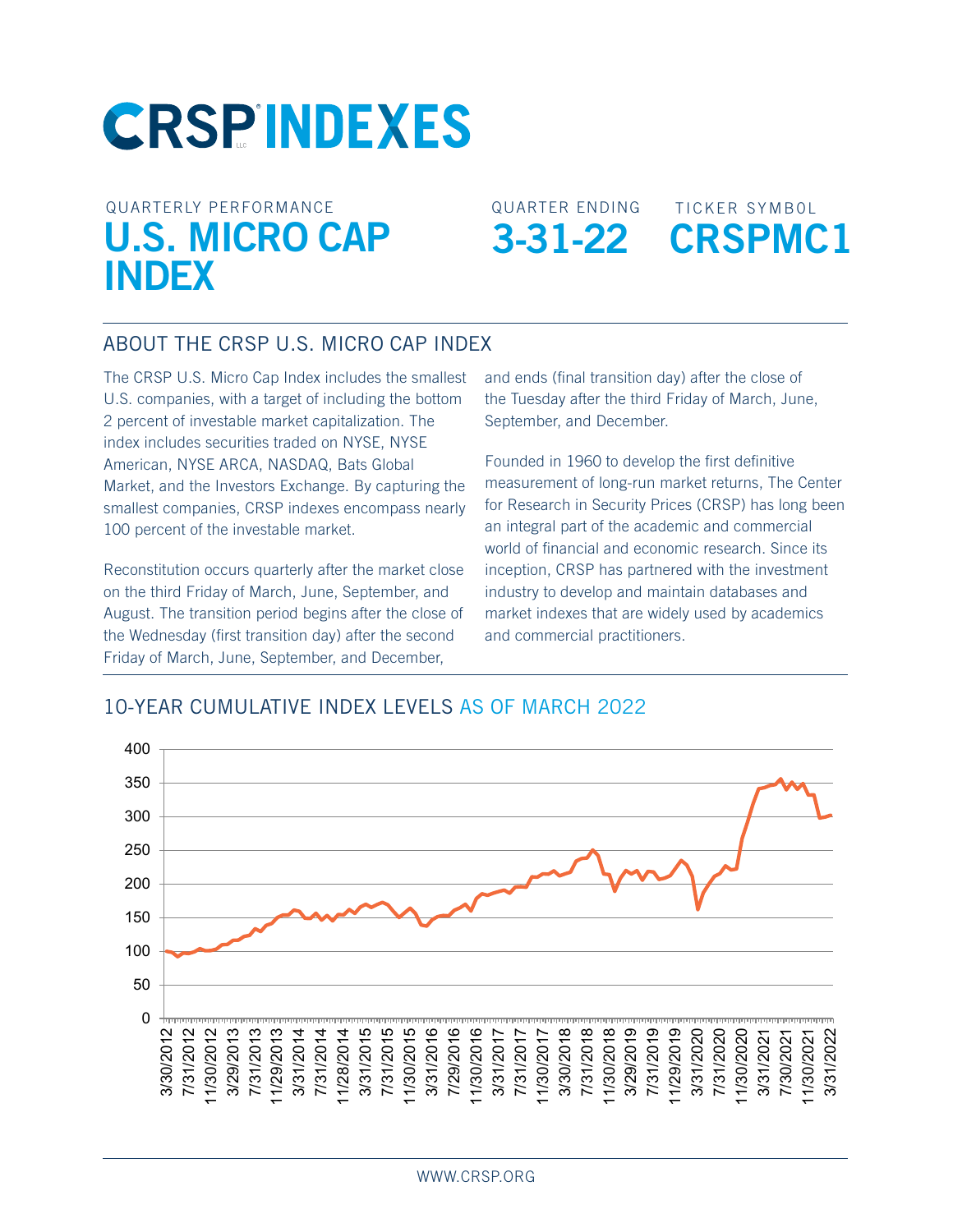## INVESTMENT PERFORMANCE STATISTICS - TOTAL RETURNS (%)

#### **PERFORMANCE COMPARISION\* AS OF MARCH 31, 2022** *\*Based on backtest data through March 31, 2011*

|                     |              |                | ACTUAL (%)        | ANNUALIZED* (%) |               |        |                |                      |
|---------------------|--------------|----------------|-------------------|-----------------|---------------|--------|----------------|----------------------|
|                     | <b>MONTH</b> | <b>3 MONTH</b> | <b>YTD RETURN</b> | <b>YEAR</b>     | <b>3 YEAR</b> | 5 YEAR | <b>10 YEAR</b> | <b>SINCE 6/29/01</b> |
| <b>TOTAL RETURN</b> | 0.94         | $-9.05$        | $-9.05$           | $-11.89$        | 12.02         | 9.87   |                | 8.93                 |
| <b>PRICE RETURN</b> | 0.80         | $-9.27$        | $-9.27$           | $-12.62$        | 10.95         | 8.81   | 10.47          | 7.67                 |

## DESCRIPTIVE STATISTICS

| <b>TOP 10 CONSTITUENTS</b>            | <b>MARKET CAP</b> | <b>CURRENT</b>                |                      |                |                            |              |
|---------------------------------------|-------------------|-------------------------------|----------------------|----------------|----------------------------|--------------|
|                                       |                   |                               | <b>INDEX MKT CAP</b> | <b>CURRENT</b> | <b>STRUCTURE</b>           | (\$ MILLONS) |
| <b>SECURITY NAME</b>                  | TICKER            | <b>INDUSTRY SECTOR</b>        | (\$ MILLIONS)        | WEIGHT $(\%)$  | <b>INDEX MARKET CAP</b>    | 626,400      |
| <b>INDEPENDENCE REALTY TRUST INC.</b> | <b>IRT</b>        | <b>REAL ESTATE</b>            | 2,921                | 0.47           | <b>LARGEST COMPANY</b>     | 2,921        |
| <b>HOUGHTON MIFFLIN HARCOURT CO</b>   | <b>HMHC</b>       | <b>CONSUMER DISCRETIONARY</b> | 2,683                | 0.43           | <b>SMALLEST COMPANY</b>    | 4            |
| AXCELIS TECHNOLOGIES INC              | <b>ACLS</b>       | <b>TECHNOLOGY</b>             | 2,385                | 0.38           | <b>MEDIAN COMPANY</b>      | 136          |
| <b>TELLURIAN INC</b>                  | <b>TELL</b>       | <b>ENERGY</b>                 | 2,336                | 0.37           | <b>AVERAGE COMPANY</b>     | 299          |
| CHESAPEAKE UTILITIES CORPORATION      | <b>CPK</b>        | <b>UTILITIES</b>              | 2,311                | 0.37           | <b>NUMBER OF COMPANIES</b> | 2,097        |
| <b>KADANT INC</b>                     | KAI               | <b>INDUSTRIALS</b>            | 2,253                | 0.36           | % WEIGHT LARGEST COMPANY   | 0.47         |
| <b>FOUR CORNERS PROPERTY TRUST</b>    | <b>FCPT</b>       | <b>REAL ESTATE</b>            | 2,173                | 0.35           |                            |              |
| PRIMO WATER CORPORATION               | <b>PRMW</b>       | <b>CONSUMER STAPLES</b>       | 2,163                | 0.35           |                            |              |
| WEATHERFORD INTERNATIONAL PLC         | <b>WFRD</b>       | <b>ENERGY</b>                 | 2,113                | 0.34           |                            |              |
| <b>TECHTARGET INC</b>                 | <b>TTGT</b>       | <b>TECHNOLOGY</b>             | 2,108                | 0.34           |                            |              |

#### **FTSE INDUSTRY CLASSIFICATION BENCHMARK SECTOR ALLOCATION**

### **CURRENT WEIGHT %** WITHIN CRSPMC1



**R CENTER FOR RESEARCH IN SECURITY PRICES, LLC** An Affiliate of the University of Chicago Booth School of Business